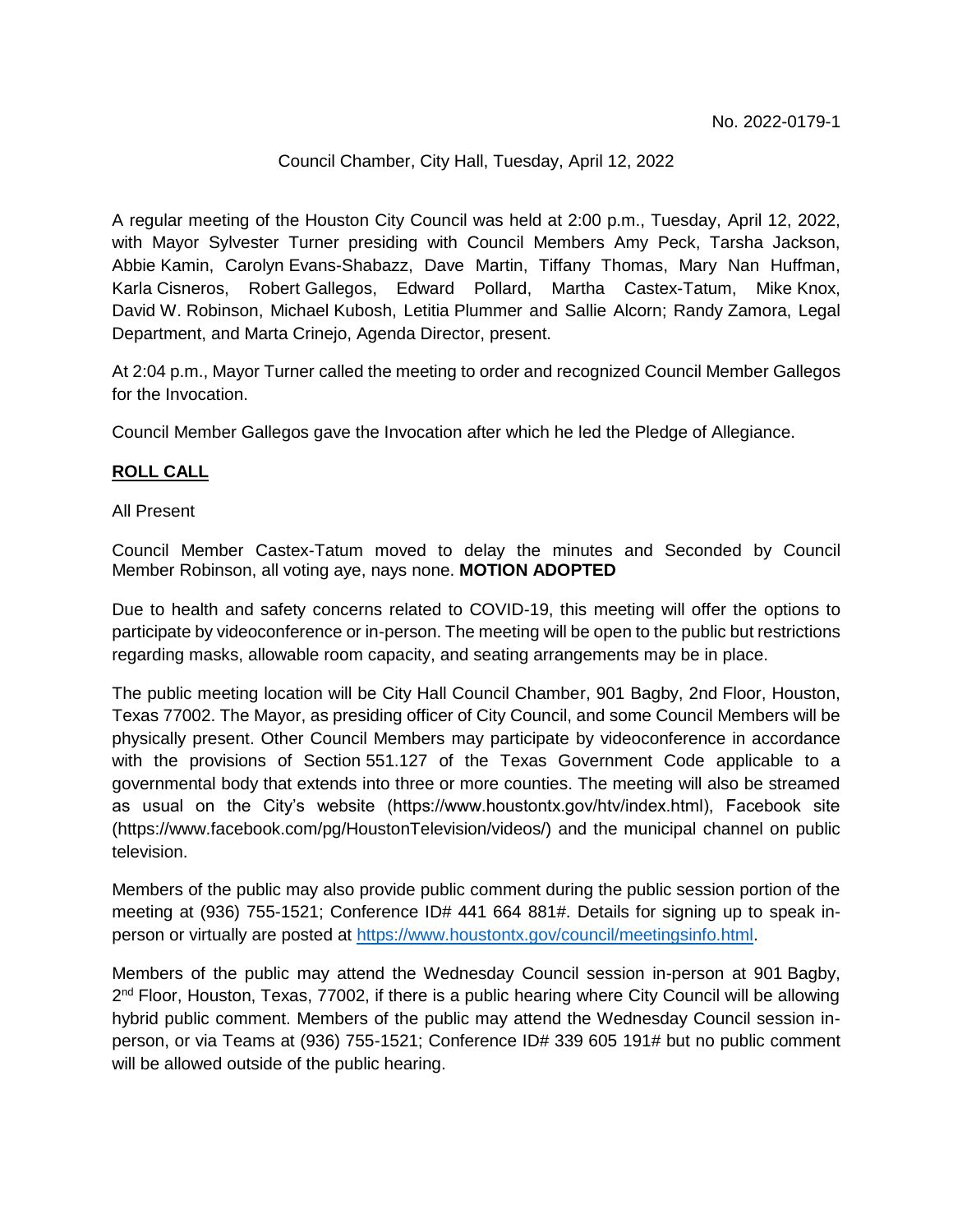Mayor Turner stated that he wanted to review some of the procedures for conducting the Virtual Public Session. He is requesting for Council Members to speak slowly and clearly because this will help the City Secretary, the closed captioner and the general public. After roll call, they established there was a quorum. If by chance, for example, they have to leave, just let them know on the chat screen if they are leaving temporarily or if they are leaving for the duration because otherwise, they will assume that Council Members are present. If they are making the motion or seconding a motion, they will need to state their name and their action clearly so they can have it down for the record. The Agenda Director will be monitoring the chat and will provide him their names. Please don't use the chat room just for chatting. Please mute themselves when they are not speaking and unmute themselves when they are recognized to speak. For the general public, in order to be recognized as a public speaker, they have to sign up for the meeting on Monday by 3:00 p.m. in the Office of the City Secretary and then they will call the speakers name in the order that they have signed up. When their name is called, press \*6 to unmute themselves. They may only speak when recognized and to please note that if they speak during the meeting and he hasn't recognized them, he will have to mute and/or remove them off the call.

Mayor Turner recognized Council Member Castex-Tatum for a point of personal privilege. Council Member Castex-Tatum stated that today they have visiting with them at City Hall, some dynamic students from Dulles High School and their teacher, Ms. Ruth Robinson. They were here today to take a tour of Downtown. They are engineering and architecture students and wanted to see the architecture of the buildings Downtown, they are working on a big project. They had the opportunity to see the tunnels, many of them for the first time and to see the City Hall and their government work in action. They had an opportunity to speak with them. When their teacher called her and said that they are engineering, and architecture students you know who she called from the Members of Council which was Council Member Robinson. Council Member Robinson had an opportunity to visit with the students as well. What she loved when she did ask the students what's their favorite part of their visit today, they said by being here in City Hall has been the best part of their visit today. She was so happy that the Dulles students are here today and they wish them the very best success in their academic careers.

Council Member Robinson stated that he wanted to join Council Member Castex-Tatum in saluting these students. They had a nice chat in talking about what they are interested in. They are so keen, alert and he think that they are so attuned to what Council Member Castex-Tatum had to say. They were joined by Commissioner Dean Corgey with the port. They got to see what a person working in the engineering space really does for a living. He is really pleased that they joined them today.

Mayor Turner welcomed the students to City Hall and to Downtown. Council Member Castex-Tatum recognized there was only 1 female in the group and encouraged her as the Council is now dominated by females 10 to 7.

Mayor Turner recognized Council Member Kamin for a procedural motion. Council Member Kamin moved that the rules be suspended for the purpose of moving Ellen Cohen to the top of the three (3) minute Agenda List of Speakers and Seconded by Council Member Robinson, all voting aye, nays none. **MOTION 2022-0180 ADOPTED** 

Mayor Turner stated that it was good to see the former Mayor Pro Tem Ellen Cohen here with them today and he wanted to acknowledge her.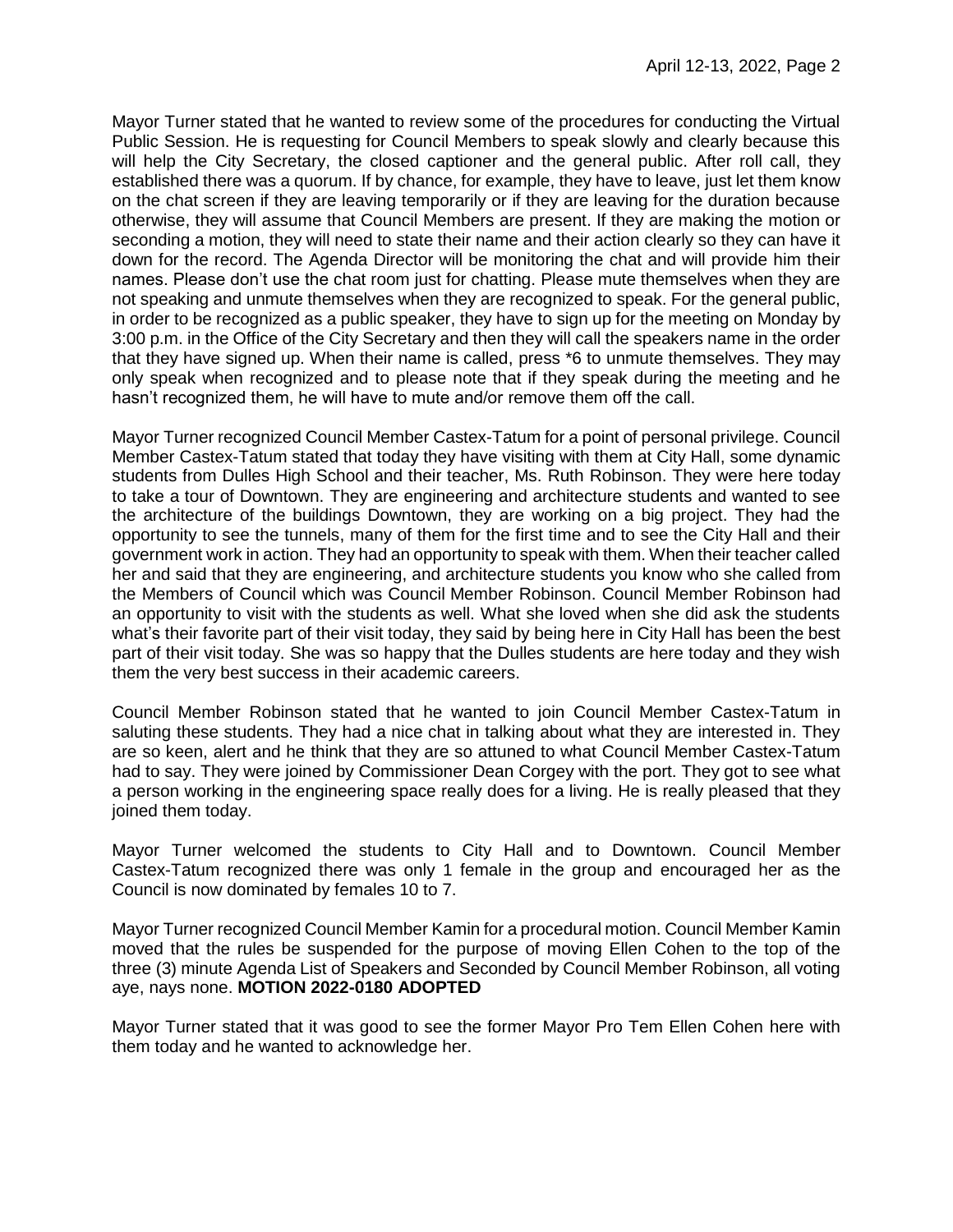Mayor Turner recognized Council Member Jackson for a procedural motion. Council Member Jackson moved that the rules be suspended for the purpose of adding Charles Noble after Percy Moultry on the three (3) minute Agenda List of Speakers and Seconded by Council Member Kubosh, all voting aye, nays none. **MOTION 2022-0181 ADOPTED**

#### **At 2:13 p.m., Mayor Turner requested the City Secretary to call the List of Speakers**

#1 - DEAN CORGEY – 6615 Juanita Place – 7007 – 713-569-4400 - Item No.17 - Amending Chapters 14 and 34/Parental Paid Family Leave – **(In Person).**

#2 - MARK SMITH – 2000 Crawford – 77002 – 832-531-6067 – Item No. 22 – Coalition for the Homeless of Houston/Harris County – **(Teleconference).**

PERCY MOULTRY – 5902 Bretshire Dr. – 77016 – 713-962-0721 – Item No. 28 – Houston Parks Board LGC, Inc/Funding for Scenic Woods Parks – **(Virtual)** – **[percymoultry@sbcglobal.net.](mailto:percymoultry@sbcglobal.net) NOT PRESENT**

CHARLES NOBLE – No Address – No phone. **NOT PRESENT**

#3 - CHARLES EPPERSON – 500 Round Rock Ave. – Round Rock, TX - 78664 – 512-636-4305 – Item No. 36 - MSD/Northpoint Development LLC – **(In Person).**

#4 - AMAKA UNAKA – 900 Bagby St. – 77002 – 832-393-3001 – Item No.17 - Amending Chapters 14 and 34/Parental Paid Family Leave – **(In Person).**

Mayor Turner stated to Ms. Unaka if he wasn't already persuaded, she is certainly very persuasive and her personal testimony spoke volumes as to why this issue is before us tomorrow. He thanked her for speaking not just for herself but for so many other mothers and fathers who find themselves in a position where they don't want to utilize all of their time and end up with zero time to take care of their precious little ones.

Council Member Evans-Shabazz stated she wanted to publicly thank Ms. Unaka. Of course, she never knew some of this, she used to joke in some of the meetings and she was the first Chief of Staff who actually took a laptop and phone into the delivery room. She thought she was joking, but hearing some of these things, she wanted to make it very clear that it was nothing that she imposed on her. She commends her for what she is doing and she is going to make her cry. It's her own dedication that brought this about and she helped the office to continue work very smoothly. She wants to thank her and for coming forward because not only does she have a newborn, she has a five year old. She is standing not just on her own behalf but on the behalf of all those that could be impacted by having to work. Council Member Evans-Shabazz stated you have to keep up with these hours because they cannot afford to not get paid. She is certainly going to support this and will be able to move forward with giving this to our personnel in the City of Houston.

#5 - SIHAN LIU – 4825 Northwest 41st St. – Riverside, MO – 64150 – 913-907-6776 - Item No. 36 - MSD/Northpoint Development LLC – **(Virtual) – [sliu@northpointkc.com.](mailto:sliu@northpointkc.com)**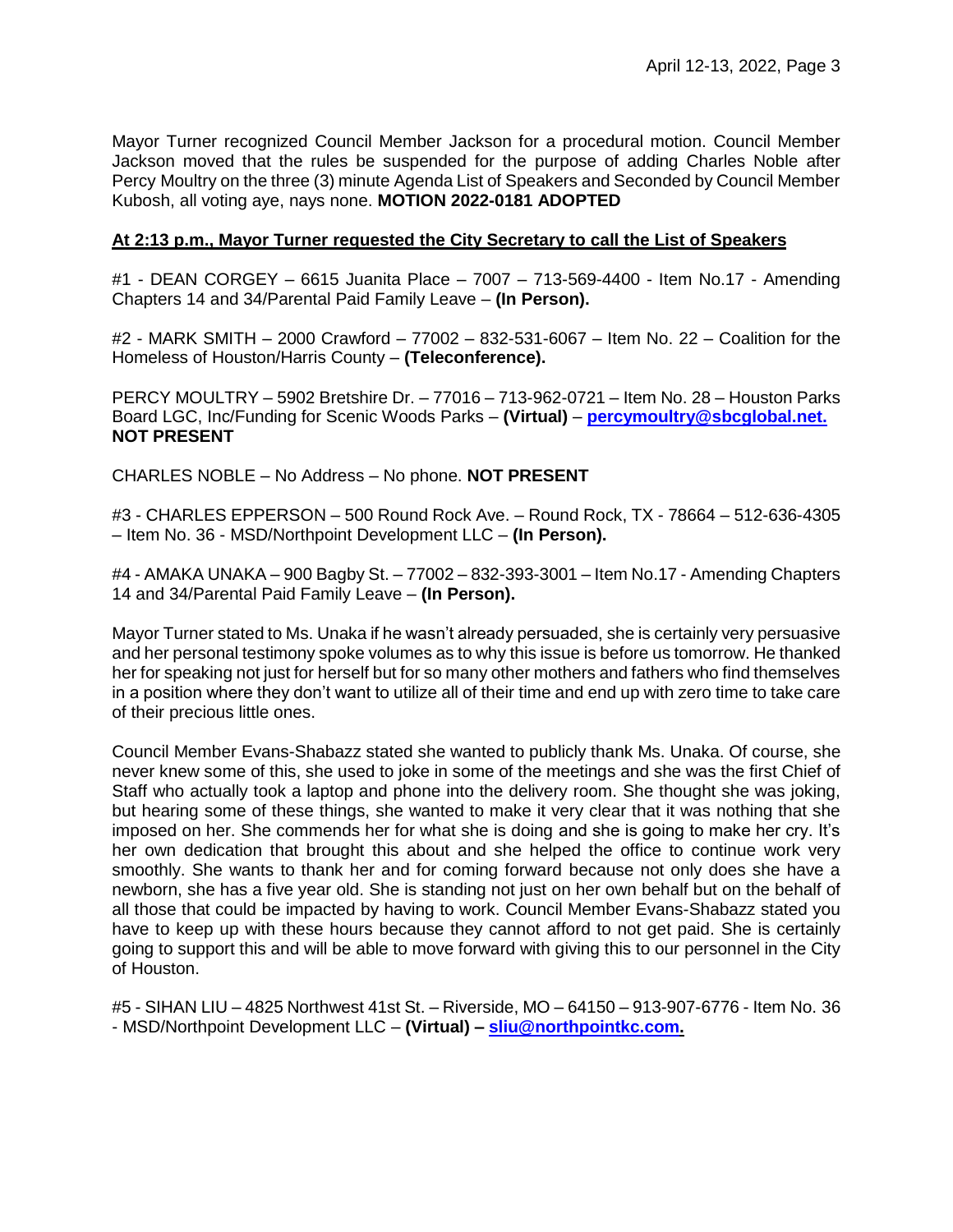#6 - ELLEN COHEN – 2929 Buffalo Speedway – 77098 – 832-524-6150 - Item No. 17 – Amending Chapters 14 and 34/Parental Paid Family Leave – **(In Person).**

Mayor Turner thanked Ms. Cohen for her presence today her words of wisdom, her experience and she is quite familiar with this chamber. Her words speak for themselves and they speak volumes. It was good to see her. Even, last week at the Houston Area Women's Center luncheon where she has been instrumental in bringing that organization forward and then now speaking on this particular issue means a great deal.

Coucil Member Kamin stated she wanted to acknowledge and thank Ms. Cohen for her leadership. Not only speaking on behalf of all of the children that this would impact but also her leadership for women. For women's health and family health. It's an honor to have her has her predecessor. She has alway been a champion for this work. Her leadership continues on in many as respects and it might a lot to have her here today.

Mayor Turner recognized Council Member Martin for a procedural motion. Council Member Martin moved that the rules be suspended for the purpose of moving Jacob Klementich after Ellen Cohen and Seconded by Council Member Robinson, all voting aye, nays none. **MOTION 2022-0182 ADOPTED** 

#7 - JACOB KLEMENTICH – 4004 Montrose St., Apt. #42 – 77006 – 832-896-8187 – Birthday at Minute Maid Park/Working at Minute Maid Park – **SPEECH/HEARING IMPAIRED NEEDED.**

Mayor Turner recognized Council Member Knox for a procedural motion. Council Member Knox moved that the rules be suspended for the purpose of adding Alex Marichal after Marian Wright on the (3) three minute Non-Agenda List of Speakers and Seconded by Council Member Kubosh, all voting aye, nays none. **MOTION 2022-0183 ADOPTED**

#8 - KEN GOOD – 5353 W. Alabama, Apt. #690 – 77098 – 903-780-7731 – Item No. 15 – Chapter 28 of the Code of Ordinances/Bail Bond Premium – **(Teleconference).**

Council Member Knox stated to Mr. Good that he indicated that they might be breaking the law on this issue. As he understands this partucular issue, it's limited to only those defendants who have been charged with a violent or sexually oriented crime. If you were a burglar or a thief or a shoplifter or anything else, this would not apply. Is that right, Mr. Good understanding as well and Mr. Good stated it is but that there is no other city in the state that has a similar ordinance. There is no other bail bond ordinance in the state that regulates what bondsmen charge. Council Member Knox stated this is a finely tuned law for specific offenses and it's his understanding when they pass laws or ordinances, that they ought to apply to everyone in the city, not just a select few people as well, is that, Mr. Good understanding as well. Mr. Good stated he thinks so. He stated that this is his last question to him, judges make a determination whether someone should be released on bail, bond or not, that is really not up to the bondmen. When someone comes to their office and they have a bond. That is an indication from them that they are safe to be released in the community. Isn't that accurate? Mr. Good stated yes.

Members of Council commented and question Mr. Good's statement at length.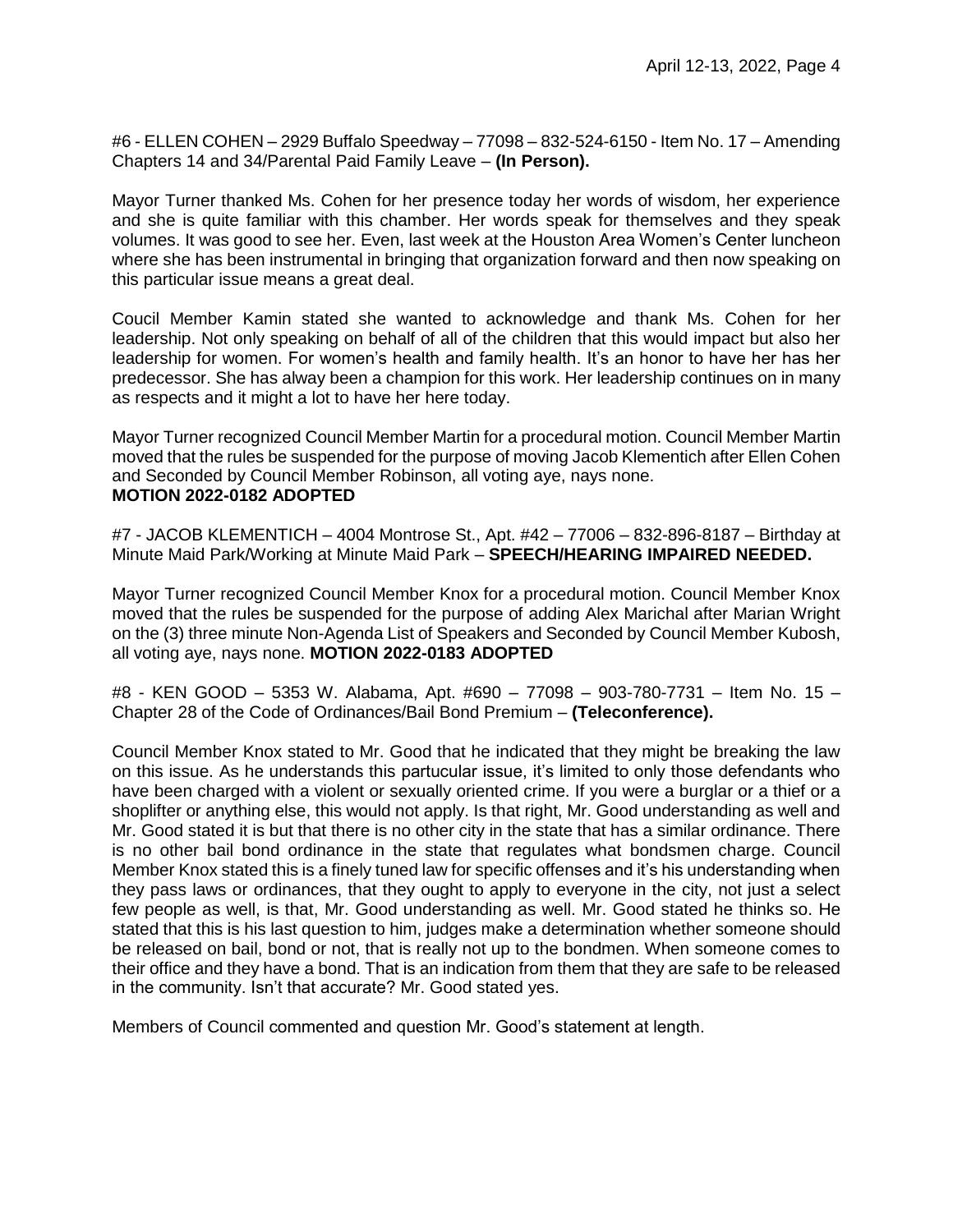Mayor Turner stated to Mr. Good that the point that he is making, is when the bail bonds company is putting people on a payment plan and they don't have the necessary job to get the income. They are going to find that income from somebody.The goal for this ordinance is to reduce and enhance public safety. Everybody has a role to play. The judges has a role to play and bail bond companies have a role to play. They need to be responsible. The legislature doesn't meet until January of 2023. Is that correct, Mr. Good and Mr. Good stated yes. Mayor Turner doesn't think that the people out in our city can wait until January 2023 in order for the legislature to act. When the members of City Council can act tomorrow to enhance public safety in the City of Houston. That is why this ordinance is before the City Council. This is the number one issue in terms of public safety. It's incumbent upon City Council to do its part in making sure that bail bonds companies are not adding to the public safety issue that are impacting people on a day to day existence. That's why this ordinance is before us and it won't solve all problems but it's an additional step that we can take.

#9 - MARIO GARZA – 7634 Gulf Freeway – 77017 – 832-453-8078 - Item No. 15 – Chapter 28 of the Code of Ordinances/Bail Bond Premium – **(In Person).**

Mayor Turner stated to Mr. Garza that Chief Finner says there is a problem with the bail bond companies. Then what about due process with respect to people who are victimized by people who are out and on that 2% or 3% bond on a payment plan. What is the due process for them. No one is saying that everyone that's out on a bonding system is violating it or abusing it. But if you ask a person on the street. They will assume that if a judge sets the bond for \$100,000 that person or person's family member is paying for 10% and most are not aware that they are paying 2% or 3% installment plan. Everyone does need to be accountable. We need to get down on the backlog of cases, not just misdemeanor but there are 40,000 to 50,000 felony cases that are behind. There are people that are out on bond on that installment plan. Just like they have to be accountable with what they do at the city, police and everyone else. Judges need to be held accountable. The legisature needs to be accountable with HB1927 putting guns everywhere. So does the bail bonding companies. No one is trying to put anybody out of business. They want to keep people who are out on bail on these installment plans from committing additional crimes while they are out on bond. At least mitigate it, so it's not picking on anyone.

Members of Council commented and question at length on Mr. Garza's statement.

Mayor Turner recognized Council Member Jackson for a procedural motion. Council Member Jackson moved that the rules be suspended for the purpose of moving Qasim Khan after Donna Brawley on (1) one minute Non-Agenda List of Speakers and Seconded by Council Member Robinson, all voting aye, nays none. **MOTION 2022-0184 ADOPTED** 

#10 - TREASEA TREVINO – 4703 Brady St. – 77011 – 281-705-2171 – Item No. 17 – Amending Chapters 14 and 34/Parental Paid Family Leave – **(In Person).**

#11 - AMY DINN – 1415 Fannin St. – 77002 – 713-501-5070 – Item No. 36 – MSD/Northpoint Development LLC - **(Virtual)** – **[adinn@lonestarlegal.org.](mailto:adinn@lonestarlegal.org)**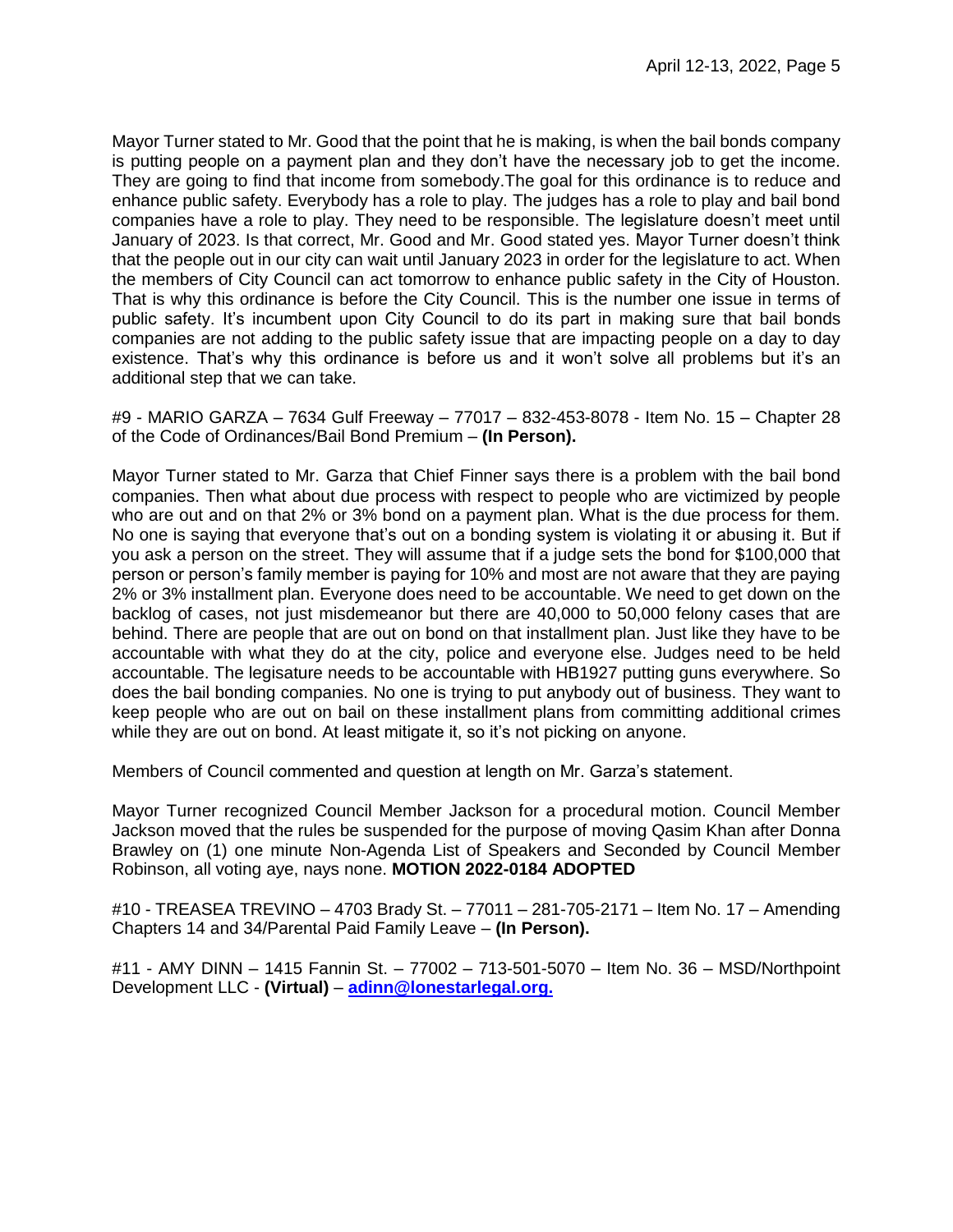#12 - QASIM KHAN – 5514 Hirsch Rd. – 77026 – 346-303-1931 – Advocate for making the month of May mother's month – **(In Person).**

Mayor Turner stated to Mr. Khan that they all agree with him. They are quite deserving and without them they certainly wouldn't be here. He thinks that he has total agreement and they stand with him on that. Mayor Turner stated that he has put it in the atmosphere. The administration will take it into consideration and they will see how to move forward and they will probably have some conversations with him as well.

DONNA BRAWLEY – 4431 Busiek St. – 77022 – 713-818-5600 - Proposed gas station on Busiek St**. – (Teleconference). NOT PRESENT**

SONIA COLLANTES – 4439 Busiek St. – 77022 – 832-618-0772 - Proposed gas station on Busiek St**. – (Teleconference). NOT PRESENT**

#13 - RUBEN LOREDO – 4430 Busiek St. – 77022 – 713-367-3414 - Proposed gas station on Busiek St. – **(Teleconference).**

#14 - CHERYL TIMS – 4423 Busiek St. – 77022 – 713-299-8060 - Proposed gas station on Busiek St – **(Teleconference).**

Council Member Cisneros thanked Ms. Tims for speaking today. They are aware of the prostitution that is in the area, so is HPD and they have been out there. She had spoken to her husband earlier this week. In regards to the gas station, it is currently commercial property, that makes it more complicated to what the city has jurisdiction over. If they are not breaking rules and they are complying with everything. They don't have much say on what can go there because we don't have zoning. They are looking to see what else they could do.

#15 - ADAM RENZ – 1524 Allston St. – 77008 – 832-260-6843 – 11th Street Road Improvements – **(In Person).**

Council Member Kamin thanked Mr. Renz for coming and as he knows a lot of safety improvements are coming to 11<sup>th</sup> street. Including Nichols at 11<sup>th</sup> street which has been a top priority for her. She thanked him for speaking to all of the departments that have been involved in this.

Members of Council commented and questioned at length Mr. Renz's statement.

#16 - MARIAN WRIGHT – 709 Bayland Ave. – 77009 – 713-899-7439 – 11th Street – **(In Person).**

Council Member Kubosh stated to Ms. Wright that she sometimes makes too much sense and the reason why they don't want to put it on  $12<sup>th</sup>$  street, that Council Member Knox had suggested it's not going to reduce the speed of traffic on  $11<sup>th</sup>$  street. The over all goal is to reduce the speed and crashes on 11<sup>th</sup> street. There is a lot to be considered.

Members of Council commented and question at length on Ms. Wright's statement.

#17 – ALEX MARICHAL – No Address - No Phone -11<sup>th</sup> Street.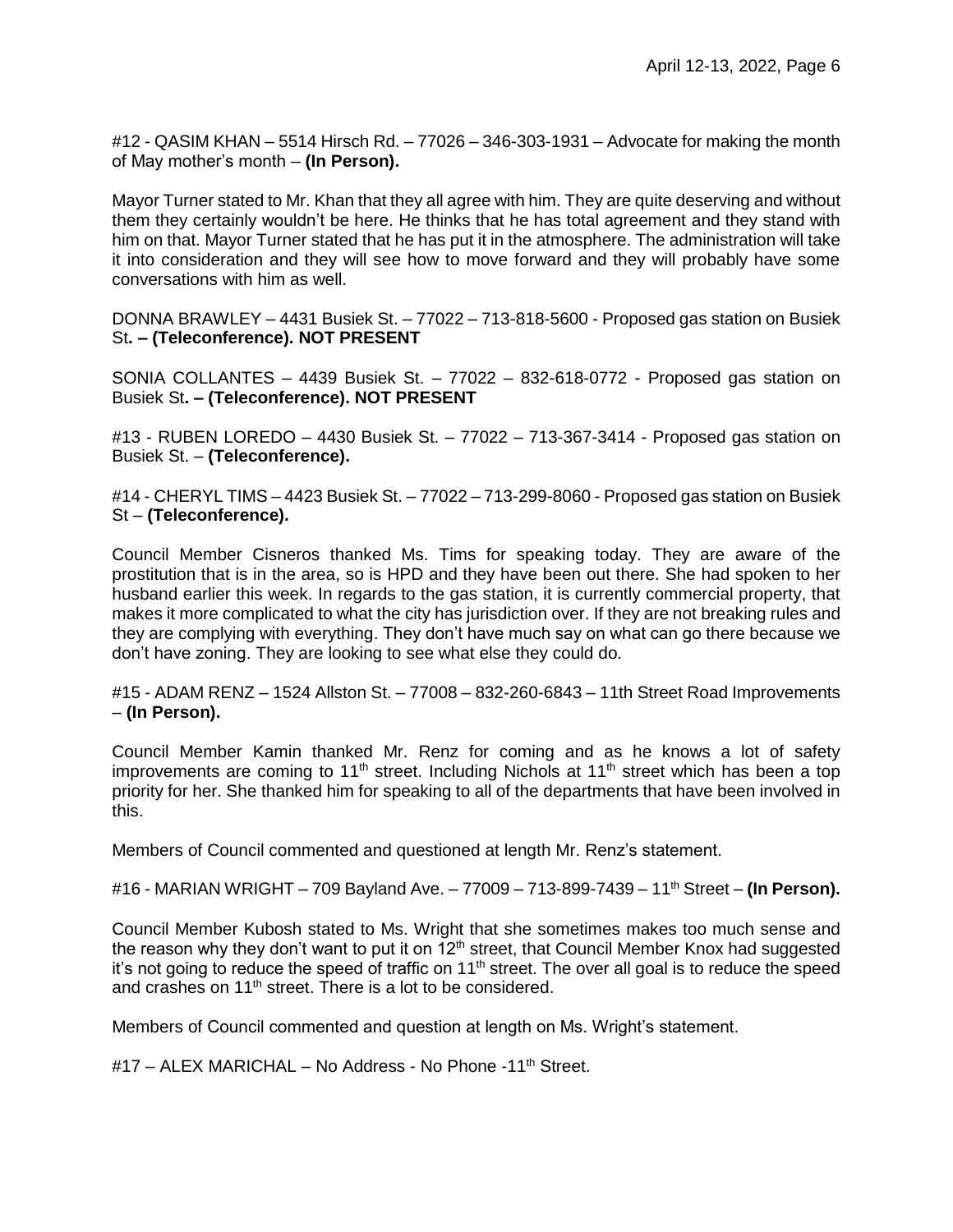TOWANA BRYANT – No Address – No Phone – OBO – **(Virtual)** – **[towana.bryant@trinity](mailto:towana.bryant@trinity) freightservices.com. NOT PRESENT**

JOSUE ZAMARRON – 5607 Hilary St. – 77026 – 713-299-3820 – Government Contracts – **(In Person). NOT PRESENT**

#18 - REV. RANDY TIMS – 4423 Busiek St. – 77022 – 713-408-4682 – Proposed gas station on Busiek St./Prostitution at Timber Inn Hotel – **(In Person).**

Council Member Castex-Tatum thanked Rev. Tims for being here and his service to the City. His comments are very familiar. They hear from so many residents about the number of gas stations that are going into the communities. She has had conversation with the Planning Department and she has an intern doing some research on the possibility of moratorium some gas stations in the City of Houston. With private property rights, they are very limited in what they can do. They have even looked at if its even possible to do a moratorium in certain sections where we are over saturated with gas stations. There are sections in District K on each of the four corners there are three gas stations and a fourth one is coming. Residents are saying the exact same thing that Rev. Tims is saying. They are so limited because of private property rights and no zoning. She thinks that he is doing the right thing by trying to reach out to the owner. They have started by trying to have community meetings with the owners and if they move forward with the gas stations, talk about expectations and how they can be good neighbors out in the community that they both have to live in. Her suggestion to him, is to reach out to the owner to see if he can talk about expectations and what type of security. She does thinks when the owners who care and want to make sure they are being good neighbors and they take responsibility for what is happening in their property. Not to let nuisances that happen on their property impact on the community.

Council Member Thomas stated to Rev. Tims that she encourages him share his comments with the Planning Commission and the Planning Commission replat that land and they have some influence around that when developers want to build in our communities, they need your voices to share with them. She would encourage everyone that signed up here, to share those same comments with the Planning Commission as well.

Council Member Pollard suggested extended Police presence for added security measures.

Council Members Cisneros thanked Rev. Tims and that she knows that he has been talking to her staff. She appreciates her colleagues on Council for their good advice. Talking to the owners and letting them know not to patronize the businesses and see if that really works. The other ideas in talking with the Planning Commission and maybe Council can explore moratoriums and set limits on the number of gas stations. These are things that they do not have the tools for right now. She hears them and there are working on what they can help and do whatever they can.

#19 - MARY FRAZIER – 4314 Cadmus St. – 77022 – 713-692-0111 – Proposed gas station on Busiek St. – **(Teleconference).**

Mayor Turner stated to Ms. Frazier that they will have some people drive out there and they will work closely with her Council Member. They will do whatever they can and that her Council Member is very dedicated to that area.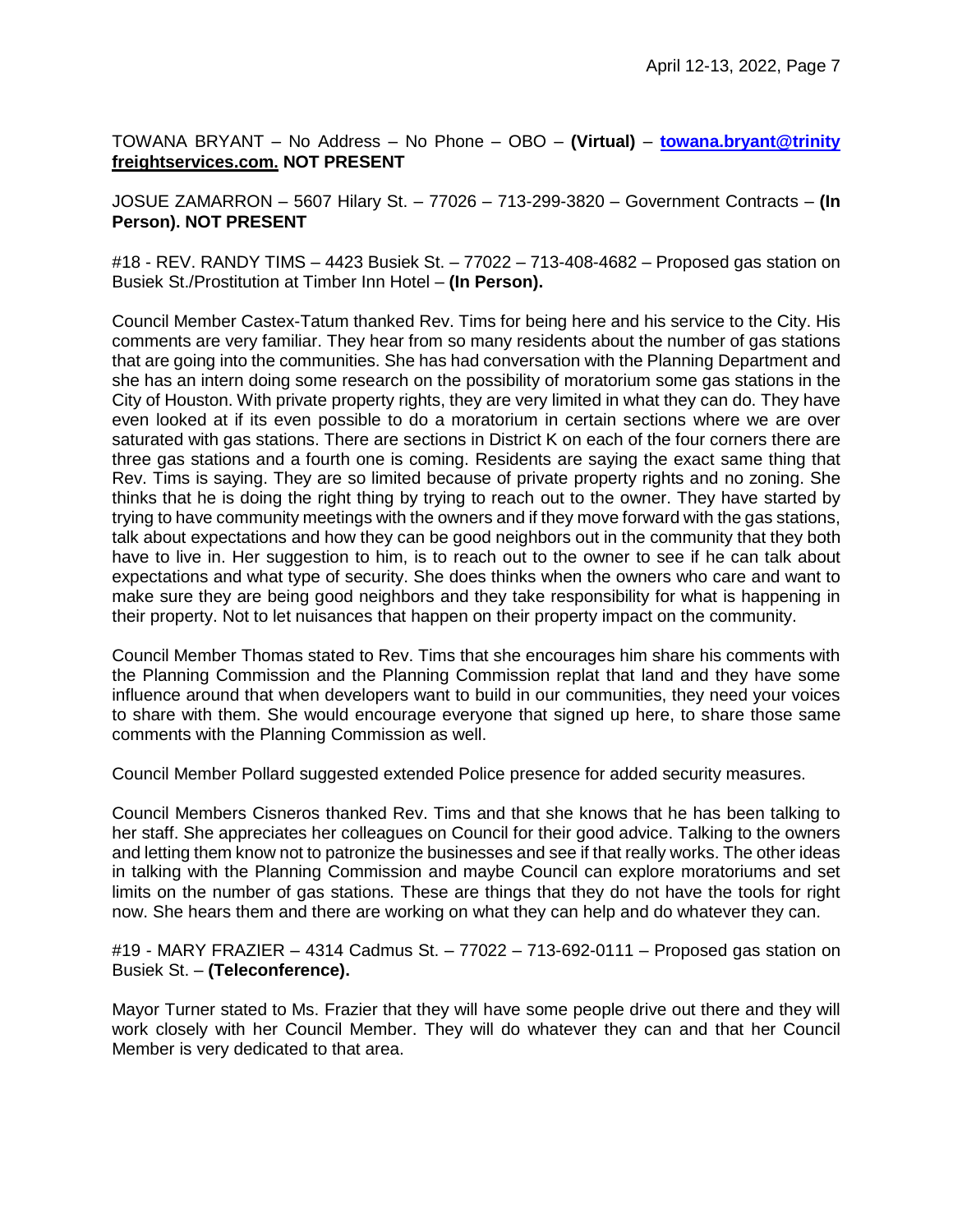#20 - JOCELYN BABIN – 4318 Cadmus St. – 77022 – 713-446-1052 - Proposed gas station on Busiek St. – **(In Person).**

Mayor Turner stated to Ms. Babin that they will send some people out in regards with the prostitution that is out there. They will see what they can do. There is no zoning in the city. If they are following all the legal requirements, then they are limited to what they can do.

#21 - JOE TIRADO – 122 E. Crosstimbers St. – 77022 – 832-282-6532 – Water Department deposit returned/Complaint process with Health Department – **(Virtual)** – **tiradoproperties@gmail.com.**

#22 - ALEX ROSEN – 10611 Atwell Dr. – 77096 – 832-723-6937 – Zoning – **(In Person).**

#23 - ANDREW ROBERTSON – 1430 Christine St. – 77017 – 832—340-5145 – HPD needs to be proactive versus reactive – **(In Person).**

#24 - INES SIGEL – 708 Main St. – 77002 – 504-258-4852 - Earth Day – **(In Person).**

Council Member Robinson thanked Ms. Sigel for her patience today and for waiting to speak and for the mission and the message that she brings. Link Houston is the leader in this and she is leading Link Houston now. She nailed it, they have a lot of room for improvement and there are directions that they are going that she and he believes in. And this Mayor's believe in with his commitment.

#25 - KRISTINA RONNEBERG – 1819 Columbia St. – 77008 – 510-333-4707 – Earth Day/Climate resiliency – **(In Person).**

MICHELLE HARRIS – 12731 Braeswood Glen Ln. – 77072 – 832-876-0339 – Junk waste – **(Virtual) [mm3harris@gmail.com](mailto:mm3harris@gmail.com). NOT PRESENT**

#26 - YVONNE SILVA – 2502 Mona Lee Ln. – 77080 – 713-464-2078 – Ignored fraud/Housing issues by HUD – **(Teleconference).**

#27 - MARIE CORTES – 16415 Craighurst Dr. – 77059 – 832-388-8218 – Safety of children at Best Elementary/Drugs and Prostitution – **(In Person).**

#28 - MICHELLE WILSON – 3203 Candlepine Dr. – Spring, TX – 77388 – 281-543-0980 – Government access – **(In Person).**

STEVE WILLIAMS – No Address – No Phone – Will appear to express personal opinion – **(Teleconference). NOT PRESENT**

#29 - ILY MONTAYA-RIVAS – 9390 FM 1960 Bypass West – Humble, TX 77338 – 832-795-6272 – Texas Children Hospital – **(In Person).**

#30 - ROBERT CHOATE – 6107 Hurst St. – 77008 – 713-818-6945 – Item No. 17 – Amending Chapters 14 and 34/Parental Paid Family Leave – **(In Person).**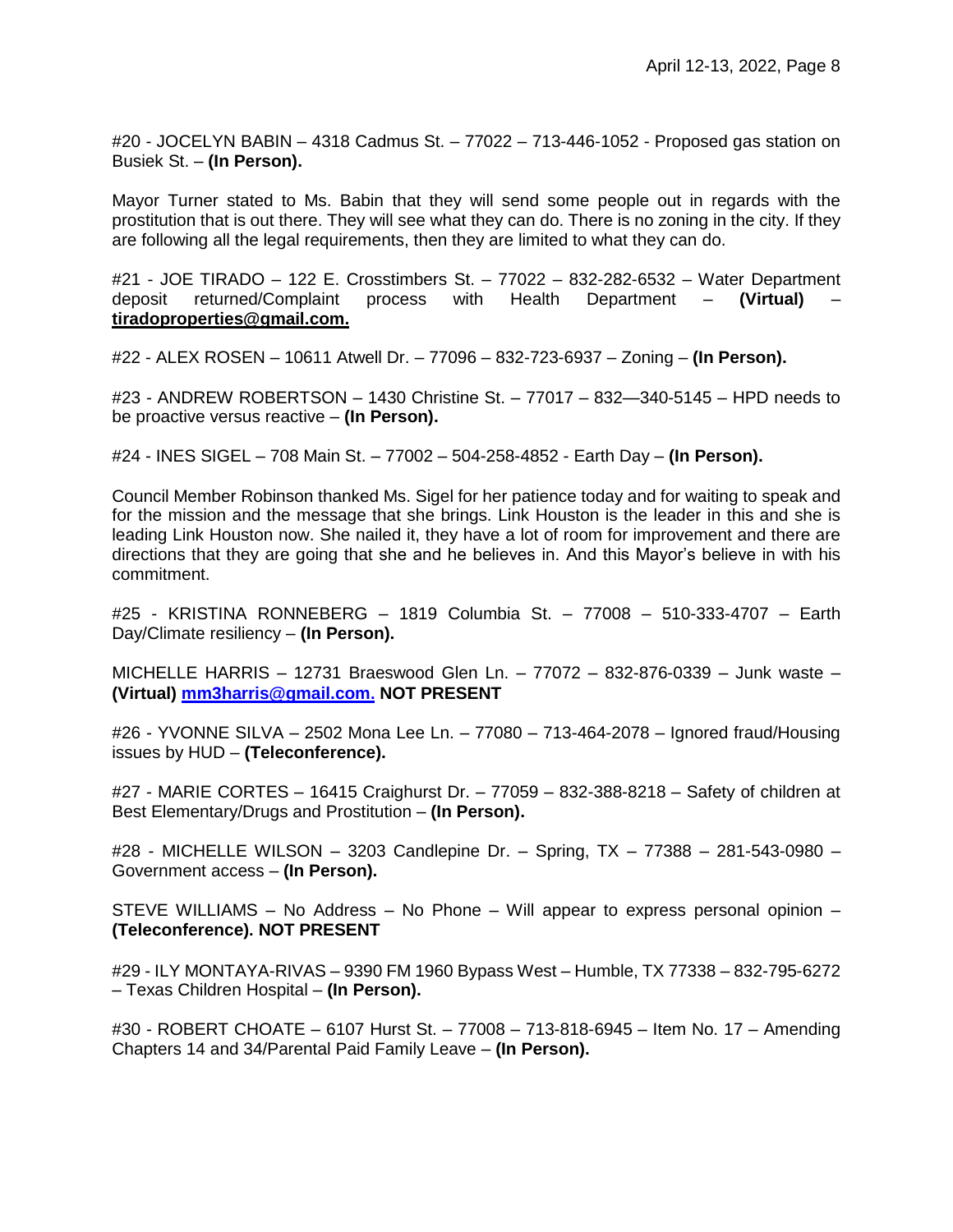At 2:17 p.m., Council Member Huffman came into the meeting.

At 4:19 p.m., Council Member Kamin left the meeting.

At 4:22 p.m., Council Members Gallegos and Knox left the meeting.

At 4:55 p.m., Council Member Kubosh left the meeting.

For more information and details from the speakers list, please click here: houstontx.new.swagit.com/videos/167245

**Note:** During the public session motions may be offered to extend time for questions of various speakers, and votes taken, which were not prepared in written form and may be viewed on HTV Houston or on disc.

At 5:17 p.m., City Council was recessed until 9:00 a.m., Wednesday, April 13, 2022.

Pat J. Daniel, City Secretary, read the description or captions of the Items on the Agenda.

The Houston City Council reconvened at 9:00 a.m., Wednesday, April 13, 2022, with Mayor Sylvester Turner presiding with Council Members Amy Peck, Tarsha Jackson, Abbie Kamin, Carolyn Evans-Shabazz, Dave Martin, Tiffany Thomas, Mary Nan Huffman, Karla Cisneros, Robert Gallegos, Edward Pollard, Martha Castex-Tatum, Mike Knox, David W. Robinson, Michael Kubosh, Letitia Plummer, and Sallie Alcorn; Arturo Michel, City Attorney, Legal Department and Marta Crinejo, Agenda Director, present.

At 9:03 a.m., Mayor Turner called the meeting of the Houston City Council to order.

## **MAYOR'S REPORT**

Mayor Turner stated that redistricting conversations will start really soon. The redistricting meetings are scheduled and they are starting next week. The City of Houston will host a series of town hall meetings in each City Council District to explain the redistricting process and allow members of the public to give input to the city in how they want their district to look in the future. These meetings will be conducted in person. The Capital Improvements projects meetings will be followed by redistricting discussion. They are combining the two. If there are specific topics that council wants to discuss at the meetings, let them know so they can come prepared. He will have many of the key departments setting up booths at the meetings. So, like Police, Fire, Department of Neighborhoods, Libraries and Public Works will be there to answer any questions. There maybe specific areas of concern within their district and they want to address thoughts and just let them know.

He is going to be attending the funeral today for the Harris County Precinct 7 Deputy Jennifer Chavez who was killed while trying to stop a suspected drunk driver on the Harris County Toll Road last week. That funeral is today, unfortunately last Friday the Harris County Sheriff's Office laid to rest Deputy Darren Almendarez who was shot and killed confronting a group who was thought to be stealing the catalytic converter from his own truck. They want to continue to lift up his family, his wife and his children. Let's lift up the family members of Constable Deputy Jennifer Chavez as well. Keep them in their prayers and then on a general note, keep all of law enforcement officers in their prayers.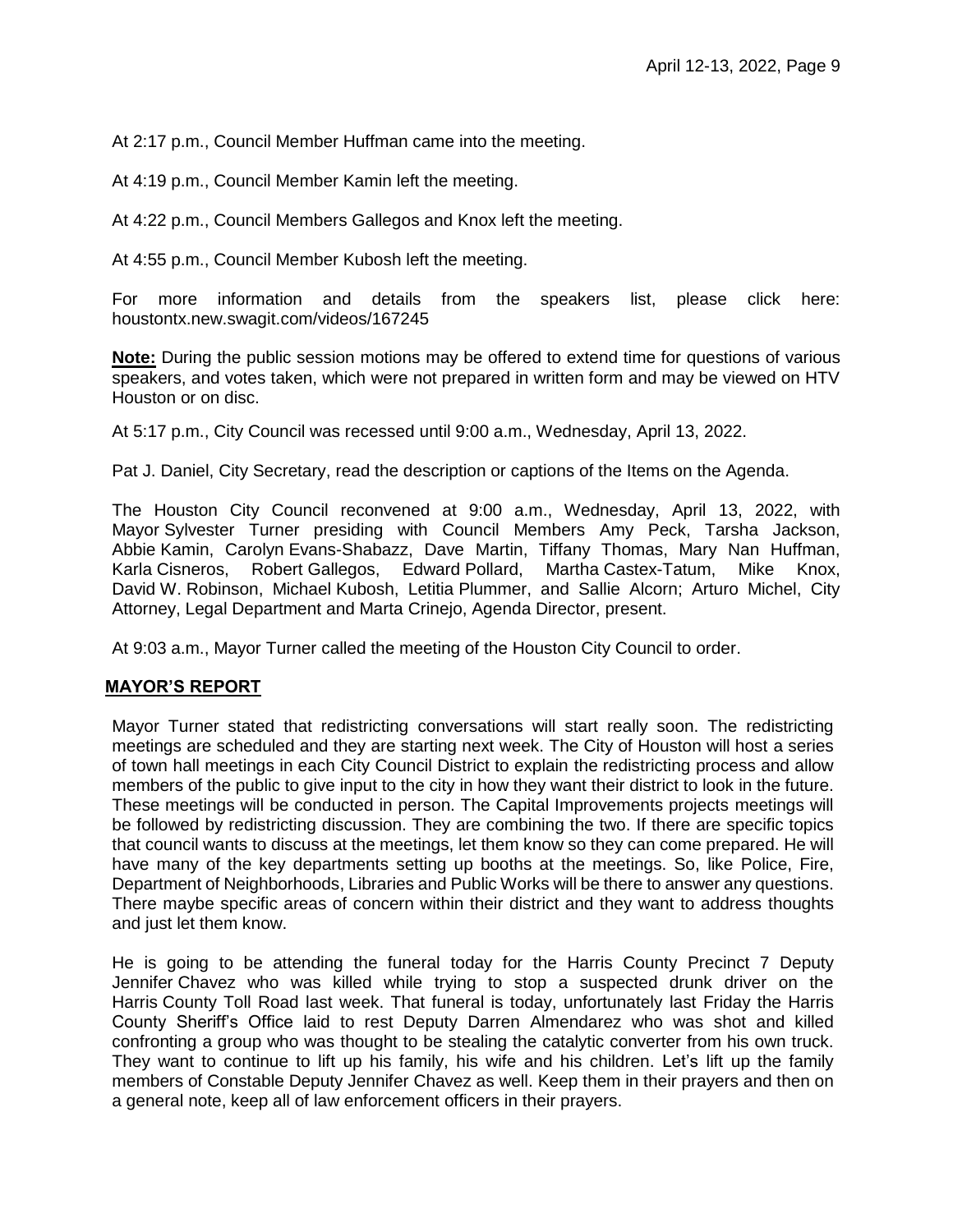This is National Public Safety Telecom week. He knows that Chief Finner has been out this week thanking the men and women who answers the calls for help when people call 911. They are the calm voices in the midst of the chaos. Then this is National Public Health week as well. Houston's 14-day average COVID-19 positivity rate is 3.5%. He wants to encourage people who haven't gotten any of the shots to please do and people have gotten the first shot and get the second. And then their third shot.

Mayor Turner stated that the University of Houston Cougars didn't make it to the Final Four but he thinks next year because the Final Four will be held here in Houston in 2023. This Friday, the Houston Local Organizing Committee will host a Fan Jam Truck, an interactive pop-up truck as it arrives in Houston to pass the Men's Final Four host City torch from New Orleans to Houston for the NCAA Men's Final Four tournament. There will be entrainment, give always and more and this is all taking place on Friday. In regards to the Houston Astros, they won last night and he got his Astros cap and he loves the new jerseys. Hats off to the Houston Astros and they are off to a blazing start. The opening game will be on Monday night. He wants to encourage everyone to go out and support the Astros.

This coming Friday is Good Friday for Christians and those observing that. Sunday, is Easter which he observes and will be out with the kiddos chasing the Easter eggs, Enjoy the weekend.

## **At 9:11 a.m., Mayor Turner requested the City Secretary to call the Agenda.**

## **CONSENT AGENDA NUMBERS 1 through 39**

## **MISCELLANEOUS** - NUMBERS 1 through 4

- 1. **REQUEST** from Mayor for confirmation of the appointment of **TRACI LATSON** to Position Two of the **HOUSTON ETHICS COMMISSION**, for a term to expire December 31, 2023 Was presented, moved by Council Member Castex-Tatum and Seconded by Council Member Robinson, all voting aye, nays none. **MOTION 2022-0185 ADOPTED**
- 2. **REQUEST** from Mayor for confirmation of the appointment or reappointment of the following individuals to the **HOUSTON ARCHAEOLOGICAL AND HISTORICAL COMMISSION OF THE CITY OF HOUSTON, for terms to expire** March 1, 2024:

Position Two - **TANYA DEBOSE, appointment** Position Four - **RHONDA L. SEPÚLVEDA, reappointment** Position Six - **ELIZABETH WIEDOWER JACKSON, reappointment** Position Eight - **STEPHEN K. MCNIEL, reappointment** Was presented, moved by Council Member Castex-Tatum and Seconded by Council Member Robinson, all voting aye, nays none. **MOTION 2022-0186 ADOPTED** 

3. **REQUEST** from Mayor for confirmation of the appointment of **LIBBY VIERA BLAND** to Position Five of the **HISTORIC PRESERVATION APPEALS BOARD OF THE CITY OF HOUSTON**, for an unexpired term ending December 2, 2023 - Was presented, moved by Council Member Castex-Tatum and Seconded by Council Member Robinson, all voting aye, nays none. **MOTION 2022-0187 ADOPTED**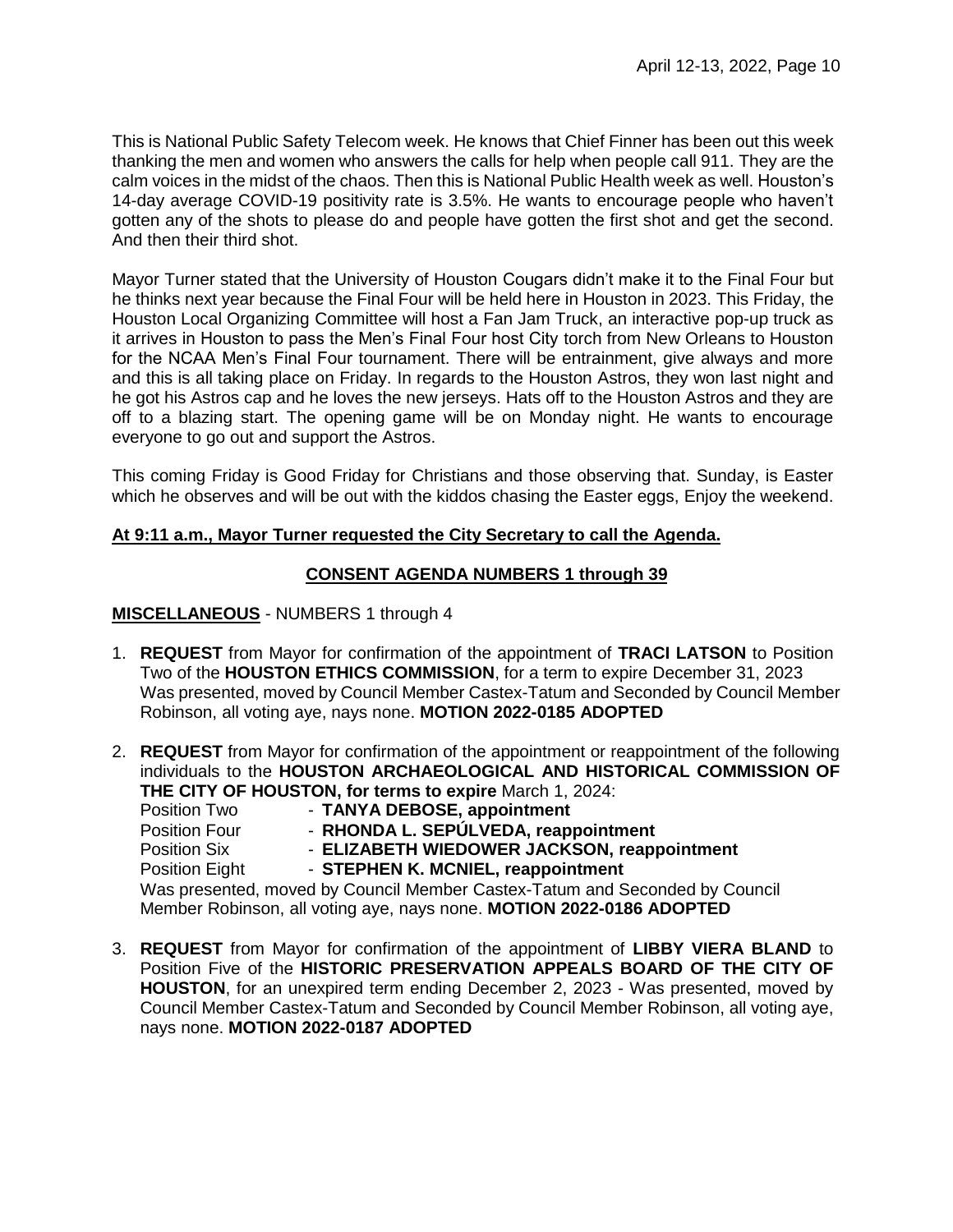4. **REQUEST** from Mayor for confirmation of the appointment or reappointment of the following individuals to the **BOARD OF DIRECTORS OF REINVESTMENT ZONE NUMBER TWENTY-SEVEN, CITY OF HOUSTON, TEXAS (MONTROSE ZONE)**:

> Position One - **LISA W. HUNT**, reappointment, for a term to expire 12/31/2023 Position Three - **JOE DOUGLAS WEBB**, reappointment, for a term to expire 12/31/2023 Position Four - **EUREKA GILKEY**, appointment, for an unexpired term ending 12/31/2022 Position Seven - **RAYMOND L. VALDEZ**, reappointment, for a term to expire 12/31/2023

Was presented, moved by Council Member Castex-Tatum and Seconded by Council Member Robinson, all voting aye, nays none. **MOTION 2022-0188 ADOPTED** 

# **ACCEPT WORK** – NUMBER 6

6. **RECOMMENDATION** from Director General Services Department for approval of final contract amount of \$2,106,229.00 and acceptance of work on Construction Manager At Risk Contract with **TIMES CONSTRUCTION, INC**, for the Dixon TECHLink Library Replacement - 4.89% over the original construction amount and under the approved 10% contingency - **DISTRICT B – JACKSON** – Was presented, moved by Council Member Castex-Tatum and Seconded by Council Member Robinson, all voting aye, nays none. **MOTION 2022-0189 ADOPTED**

# **PURCHASING AND TABULATION OF BIDS** - NUMBERS 7 through 14

- 7. **QUALTRICS, LLC** for Emergency Purchase of Software for COVID-19 Surveying and Public Engagement for the Houston Health Department. - \$790,500.00 - One Year - Grant Fund - Was presented, moved by Council Member Castex-Tatum and Seconded by Council Member Robinson, all voting aye, nays none. **MOTION 2022-0190 ADOPTED**
- 8. **GREATER GOOD COMPANY, LLC** for Emergency Purchase of Software for Laboratory Reporting for the Houston Health Department - \$287,200.00 - Grant Fund - Was presented, moved by Council Member Castex-Tatum and Seconded by Council Member Robinson, all voting aye, nays none. **MOTION 2022-0191 ADOPTED**
- 9. **ITG TECHNOLOGIES, INC** for Emergency Purchase of Data Q Software for the Houston Health Department - \$180,000.00 - Grant Fund - Was presented, moved by Council Member Castex-Tatum and Seconded by Council Member Robinson, all voting aye, nays none. **MOTION 2022-0192 ADOPTED**
- 10. **PEPSICO FOUNDATION INC** for Emergency Purchase Order to fund the Child and Adult Care Food Program and the Summer Food Service Program for the Houston Parks and Recreation Department \$830,865.00 - Grant Fund - Was presented, moved by Council Member Castex-Tatum and Seconded by Council Member Robinson, all voting aye, nays none. **MOTION 2022-0193 ADOPTED**
- 11. **HOPEWELL DESIGNS, INC** for purchase and delivery of a Panoramic Dosimeter Irradiator System for the Mayor's Office of Public Safety and Homeland Security Division - \$166,673.00 - Grant Fund - Was presented, moved by Council Member Castex-Tatum and Seconded by Council Member Robinson, all voting aye, nays none. **MOTION 2022-0194 ADOPTED**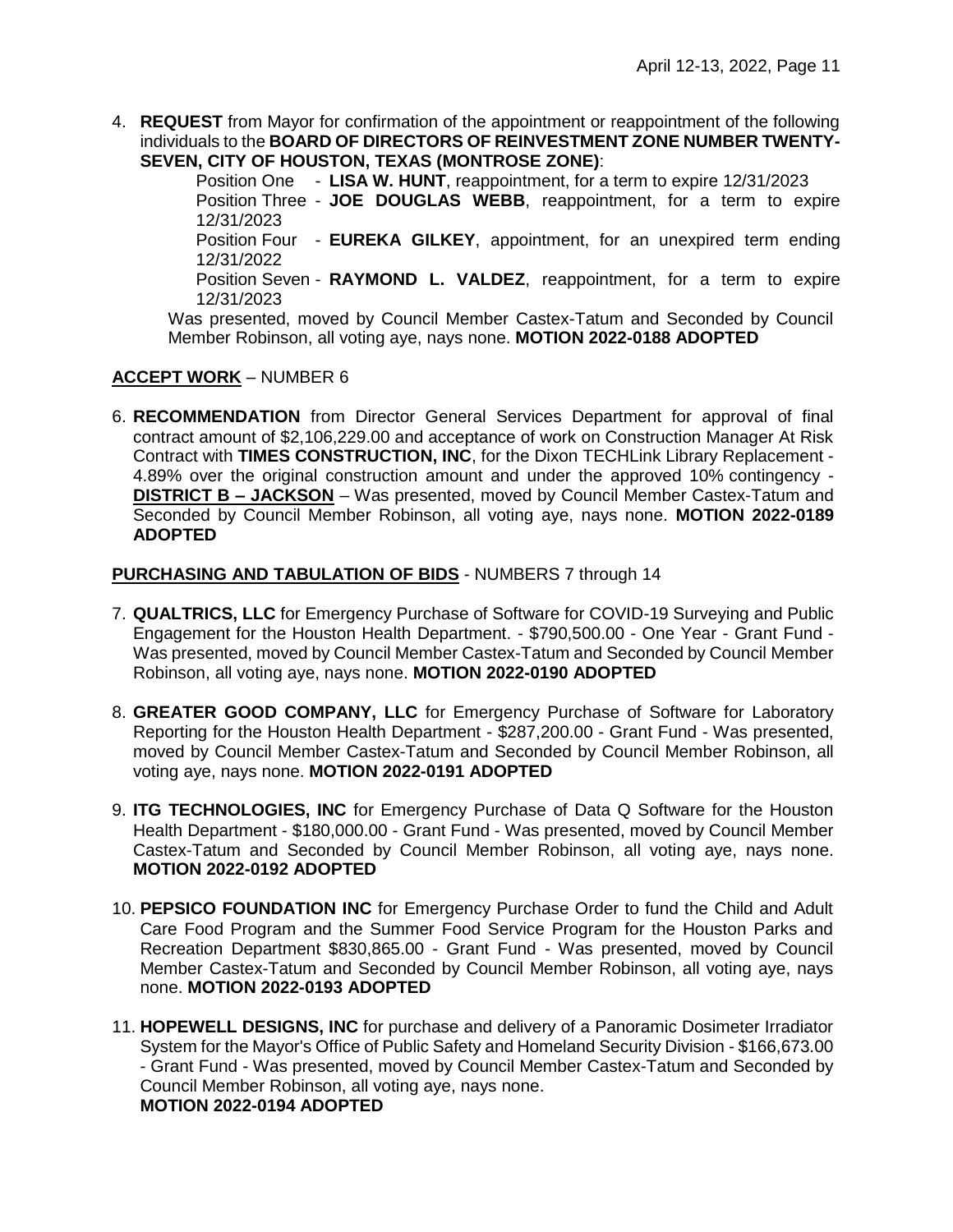- 12. **VEGA AMERICAS, INC** for purchase of Radar Sensors for Liquid Level Detection in Wastewater Operations for Houston Public Works - \$40,035.00 - Enterprise Fund - Was presented, moved by Council Member Castex-Tatum and Seconded by Council Member Robinson, all voting aye, nays none. **MOTION 2022-0195 ADOPTED**
- 14. **KINETIC MOTORWERKS, LLC** to provide and install various Chemical Tanks and Recirculating Pumps for Houston Public Works - Was presented, moved by Council Member Castex-Tatum and Seconded by Council Member Robinson, all voting aye, nays none. **MOTION 2022-0196 ADOPTED**

**ORDINANCES** - NUMBERS 18 through 37

- 18. **ORDINANCE** approving and authorizing contract between City of Houston and **COKINOS ENERGY L.L.C. dba COKINOS ENERGY CORPORATION** for the supply of Natural Gas and Related Services to City of Houston facilities citywide for the Finance Department; providing maximum contract amount – Was presented, all voting aye, nays none. **ORDINANCE 2022-0253 ADOPTED**
- 19. **ORDINANCE** approving and authorizing third amendment to contract between City of Houston and **HOUSTON SRO HOUSING CORPORATION,** to extend the term of the contract and provide additional Housing Opportunities for Persons With AIDS Funds for the continuing administration and operation of a Community Residence along with the provision of Supportive Services - \$350,000.00 Grant Fund - **DISTRICT D - EVANS-SHABAZZ** - Was presented, all voting aye, nays none. **ORDINANCE 2022-0254 ADOPTED**
- 20. **ORDINANCE** approving and authorizing third amendment to contract between City of Houston and **HOUSTON HELP, INC**, to extend the term of the contract and provide additional Housing Opportunities for Persons With AIDS Funds for the continuing administration and operation of a Community Residence along with the provision of Supportive Services - \$368,551.00 - Grant Fund - **DISTRICT D - EVANS-SHABAZZ** - Was presented, all voting aye, nays none. **ORDINANCE 2022-0255 ADOPTED**
- 21. **ORDINANCE** approving and authorizing third amendment to contract between City of Houston and **AIDS FOUNDATION HOUSTON, INC**, extending the term of the contract and providing additional Housing Opportunities for Persons with AIDS Funds for the continuing administration and operation of three multi-unit residential facilities, along with supportive services - \$1,599,792.00 - Grant Fund - **DISTRICTS D - EVANS-SHABAZZ; H - CISNEROS and J – POLLARD** - Was presented, all voting aye, nays none. **ORDINANCE 2022-0256 ADOPTED**
- 22. **ORDINANCE** authorizing third amendment to contract between City of Houston and **COALITION FOR THE HOMELESS OF HOUSTON/HARRIS COUNTY**, extending the term of the contract and providing additional Emergency Solutions Grant Funds and Housing Opportunities for Persons With AIDS Funds for the continuing operation and maintenance of a Homeless Management Information System \$150,135.00 - Grant Fund Was presented, all voting aye, nays none. **ORDINANCE 2022-0257 ADOPTED**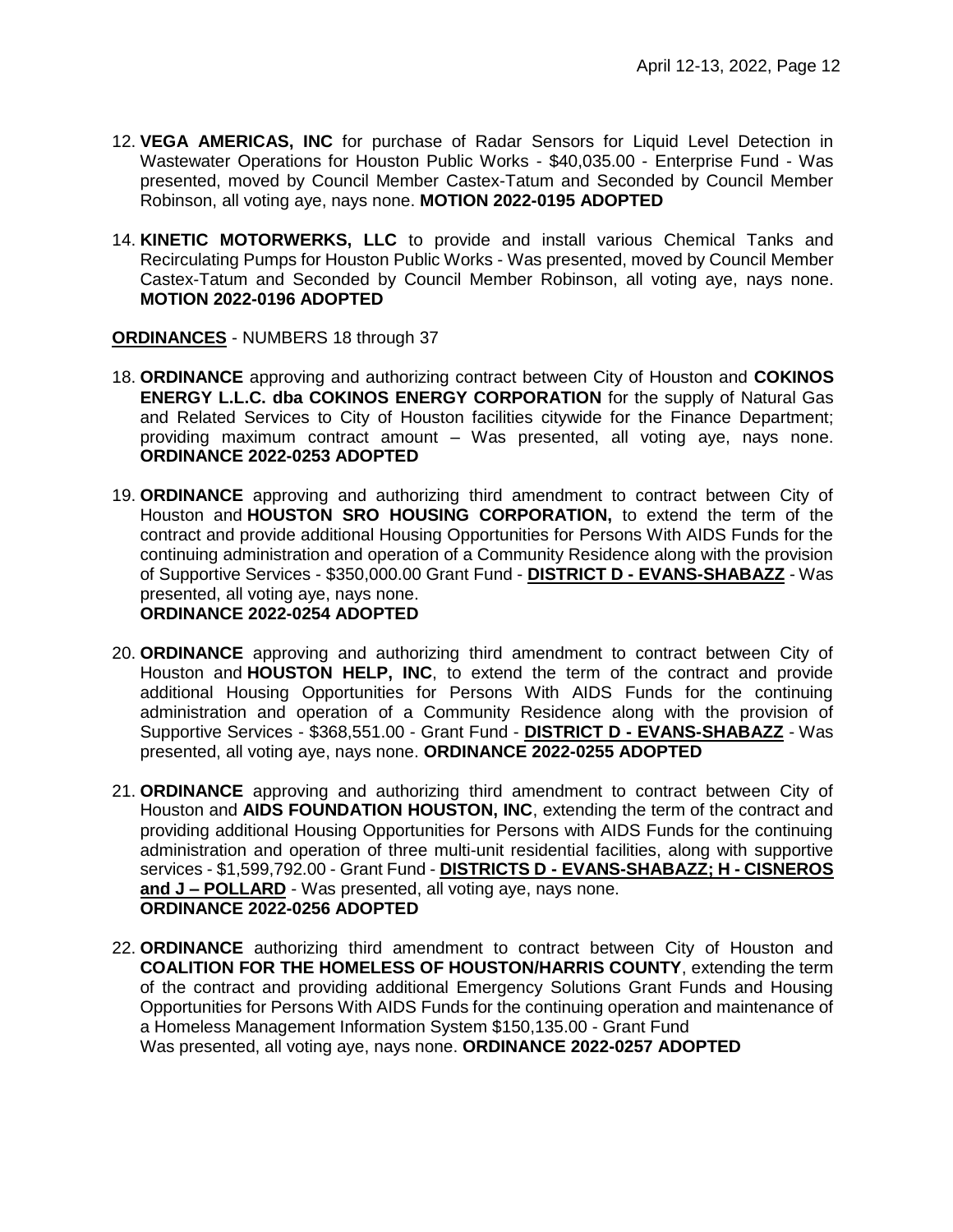- 23. **ORDINANCE** approving and authorizing contract between City of Houston and **INSTITUTE OF SPIRITUALITY AND HEALTH** at the Texas Medical Center for the Training and Deployment of Health Workers in the community for the Health Department; providing a maximum contract amount - 1 Year \$150,000.00 - Grant Fund - Was presented, all voting aye, nays none. **ORDINANCE 2022-0258 ADOPTED**
- 24. **ORDINANCE** approving and authorizing contract between City of Houston and **MENTAL HEALTH AMERICA OF GREATER HOUSTON, INC** for the Training and Deployment of Health Workers in the community for the Health Department; providing a maximum contract amount - 1 Year - \$500,000.00 Grant Fund - Was presented, all voting aye, nays none. **ORDINANCE 2022-0259 ADOPTED**
- 25. **ORDINANCE** amending Ordinance No. 2016-0259, as amended, to increase the maximum contract amount; approving and authorizing first amendment to contract between the City of Houston and **CONDUENT PUBLIC HEALTH SOLUTIONS INC (Formerly known as CONSILIENCE SOFTWARE INC)** for Maven Software Maintenance/Upgrade Agreement for the Houston Health Department \$270,000.00 - Grant Fund - Was presented, all voting aye, nays none. **ORDINANCE 2022-0260 ADOPTED**
- 26. **ORDINANCE** approving and authorizing Sole Source Contract between City of Houston and **IMAGETREND, INC** for Software and Professional Services to support City of Houston Fire Department's Electronic Patient Care Reporting System; providing a maximum contract amount 4 Years with 4 one-year options - \$3,564,681.01 - Central Service Revolving Fund - Was presented, all voting aye, nays none. **ORDINANCE 2022-0261 ADOPTED**
- 30. **ORDINANCE** awarding and approving agreement between City of Houston and **THE HARRIS CENTER FOR MENTAL HEALTH and IDD** for the Crisis Intervention Response Team Program for the Houston Police Department; providing a maximum contract amount - \$2,388,105.00 - ARPA Recovery Fund - Was presented, all voting aye, nays none. **ORDINANCE 2022-0262 ADOPTED**
- 32. **ORDINANCE** awarding and approving agreement between City of Houston and **THE HARRIS CENTER FOR MENTAL HEALTH** and **IDD** for the Clinician Officer Remote Evaluation Program for the Houston Police Department; providing a maximum contract amount - \$2,543,625.00 - ARPA Recovery Fund - Was presented, all voting aye, nays none. **ORDINANCE 2022-0263 ADOPTED**
- 33. **ORDINANCE** finding and determining that public convenience and necessity no longer require the continued use of a  $\pm$ 10 foot-wide utility easement, out of the north side Buffalo Bayou Subdivision, situated in the John Austin Survey, Abstract 1, Harris County, Texas; abandoning said utility easement to the University of Houston System, the abutting property owner, in consideration of its payment to the City in the amount of \$45,086.00, and other good and valuable consideration - **DISTRICT H – CISNEROS** - Was presented, all voting aye, nays none. **ORDINANCE 2022-0264 ADOPTED**
- 35. **ORDINANCE** consenting to the addition of 5.505 acres of land to **HARRIS COUNTY MUNICIPAL UTILITY DISTRICT NO. 5**, for inclusion in the district - Was presented, all voting aye, nays none. **ORDINANCE 2022-0265 ADOPTED**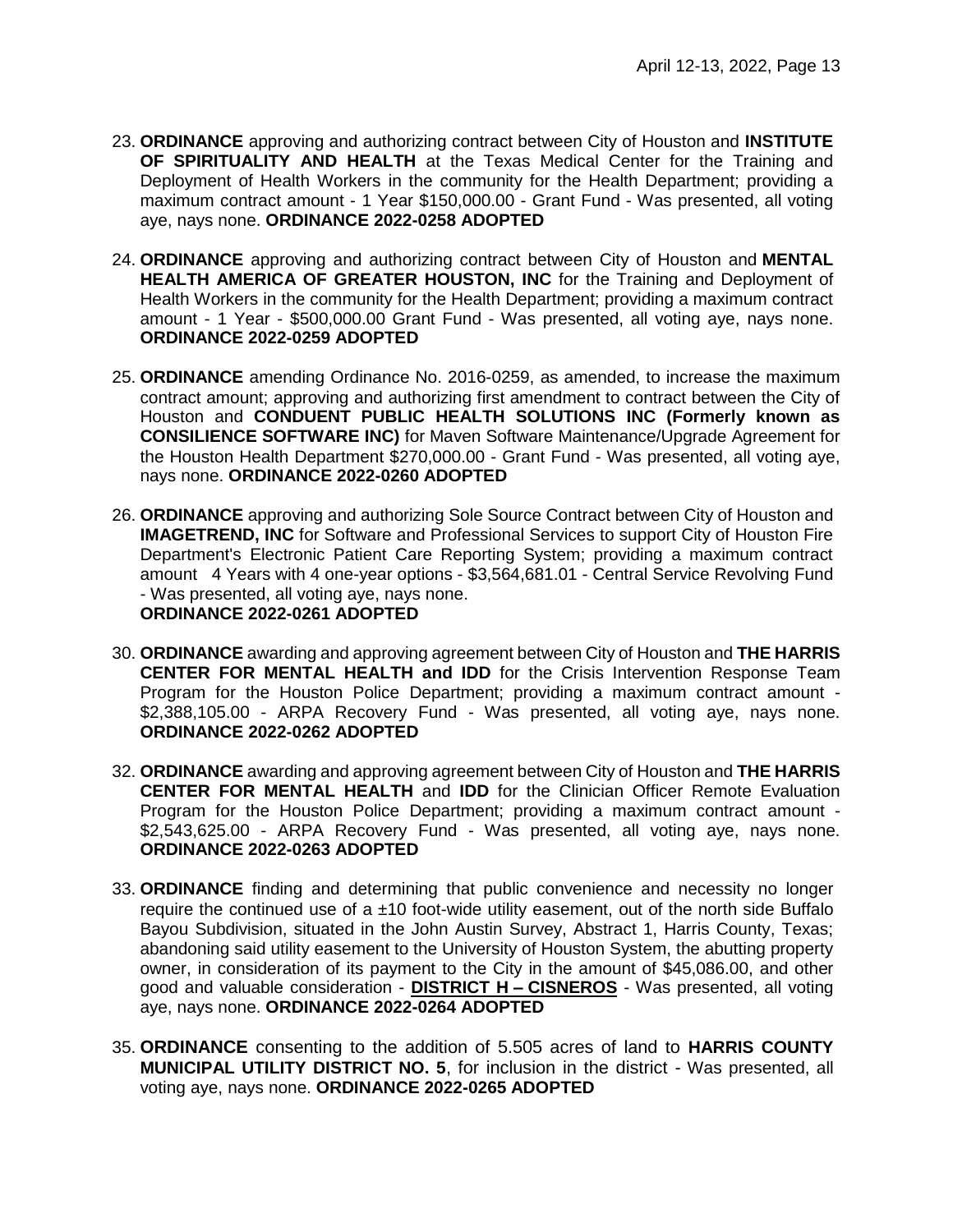37. **ORDINANCE** approving and authorizing Purchase and Sale Agreement between City of Houston, Texas, Seller, and **FIFTH WARD REDEVELOPMENT AUTHORITY,** Purchaser, for sale of approximately 341,710 square-feet of land located at 3400 Linn Street, Houston, Harris County, Texas, 77026, for \$771,954.00 cash and the conveyance of a 40-foot wide Waterline Easement to the City; approving and authorizing the conveyance of an Access and Easement Agreement to the Harris-Galveston Subsidence District - **DISTRICT B – JACKSON** - Was presented, all voting aye, nays none. **ORDINANCE 2022-0266 ADOPTED** 

# **END OF CONSENT AGENDA**

#### **CONSIDERATION OF MATTERS REMOVED FROM THE CONSENT AGENDA**

- 5. **RECOMMENDATION** from Director of Houston Public Works for approval of final contract amount of \$12,959,568.13 and acceptance of work on contract with **INDUSTRIAL TX CORPORATION** for Northeast Water Purification Plant Improvements-Package 2 - 2.09% over the original contract amount and under the 5% contingency amount - **DISTRICT E - MARTIN** – Was presented, moved by Council Member Castex-Tatum and Seconded by Council Member Robinson, all voting aye, nays none. **MOTION 2022-0197 ADOPTED**
- 13. **PENCCO, INC** for Hydrofluorosilicic Acid Chemicals for Houston Public Works 3 Years with 2 one-year options - \$1,966,600.00 - Enterprise Fund – Was presented and **TAGGED BY COUNCIL MEMBER KUBOSH**
- 15. **ORDINANCE ADDING ARTICLE XX, CHAPTER 28 OF THE CODE OF ORDINANCES, HOUSTON, TEXAS**, establishing a Minimum Bail Bond Premium or Payment for serious violent or sexual offenses; declaring certain conduct to be unlawful and proving a penalty therefor – Was presented and **TAGGED BY COUNCIL MEMBERS MARTIN AND KUBOSH**
- 16. **ORDINANCE AMENDING CHAPTER 28 OF THE CODE OF ORDINANCES, HOUSTON, TEXAS**, to add and amend sections relating to Exterior Security Cameras and Lighting to increase public safety – Was presented and **TAGGED BY COUNCIL MEMBERS KAMIN, THOMAS AND ALCORN**
- 17. **ORDINANCE AMENDING CHAPTERS 14 AND 34 OF THE CODE OF ORDINANCES, HOUSTON, TEXAS**, relating to the adoption of paid leave for Prenatal, Parental, and Infant Wellness Leave; superseding or repealing certain ordinances; containing findings and other provisions relating to the foregoing subject; providing an effective date; providing for severability – Was presented, all voting aye, nays none. **ORDINANCE 2022-0267 ADOPTED**
- 27. **ORDINANCE** approving and authorizing contract between City of Houston and **EBSCO PUBLISHING, INC** for implementation of Digital Databases and Collection Services for Houston Public library; providing a maximum contract amount - 5 Years with 2 one-year options - \$625,000.00 - General Fund - Was presented, all voting aye, nays none. **ORDINANCE 2022-0268 ADOPTED**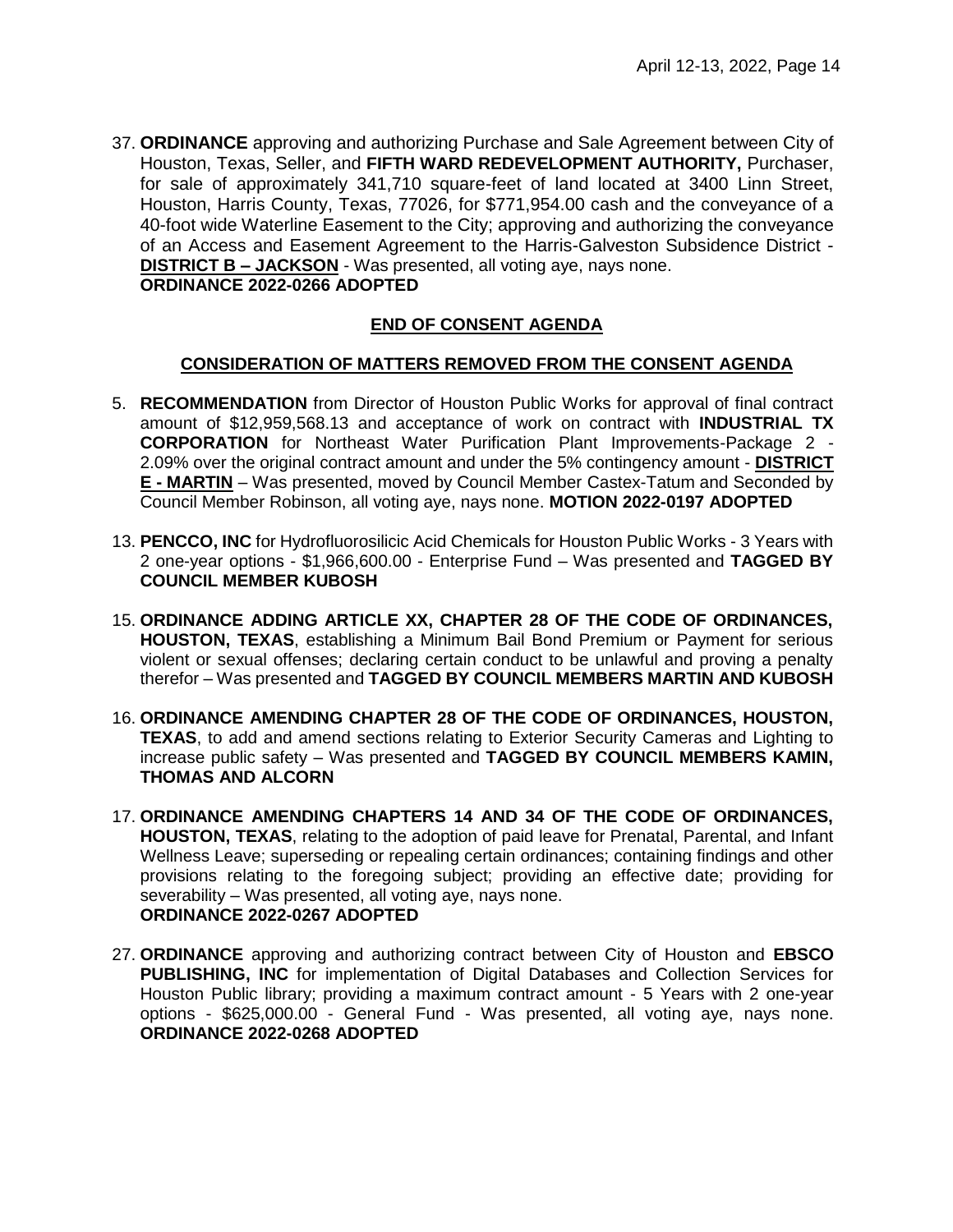- 28. **ORDINANCE** appropriating \$ 3,515,000.00 out of Parks and Recreation Dedication Fund; approving and authorizing first amendment to Interlocal Agreement by and between City of Houston, Texas, and **HOUSTON PARKS BOARD LGC, INC**, relating to construction of improvements on eleven (11) neighborhood parks under the 50/50 Park Partners Initiative Project - Was presented, all voting aye, nays none. **ORDINANCE 2022-0269 ADOPTED**
- 29. **ORDINANCE** approving and authorizing the submission of an application for grant assistance to the State of Texas through the **OFFICE OF THE GOVERNOR CRIMINAL JUSTICE DIVISION** for the Body Worn Camera Program; declaring the City's eligibility for such Grant; authorizing the Police Chief of the City of Houston Police Department to act as the City's representative in the application process, to apply for, accept, and expend the Grant Funds if awarded and to apply for, accept, and expend all subsequent awards, if any, pertaining to the Grant and to extend the budget period - Was presented, all voting aye, nays none. **ORDINANCE 2022-0270 ADOPTED**
- 31. **ORDINANCE** awarding and approving agreement between City of Houston and **THE HARRIS CENTER FOR MENTAL HEALTH** and **IDD** for creation and operation of a Crisis Call Diversion and Mobile Crisis Outreach Team Rapid Response Program for the Houston Police Department, providing a maximum contract amount - \$13,480,656.00 - ARPA Recovery Fund - Was presented, all voting aye, nays none. **ORDINANCE 2022-0271 ADOPTED**
- 34. **ORDINANCE** consenting to the addition of 61.0439 acres of land to **EMERALD FOREST UTILITY DISTRICT**, for inclusion in the district - Was presented, all voting aye, nays none. **ORDINANCE 2022-0272 ADOPTED**
- 36. **MUNICIPAL** Setting Designation Ordinance prohibiting the use of designated groundwater beneath a tract of land containing 86.658 acres commonly known as 8230 Stedman Street, Houston, Harris County, Texas; supporting issuance of a Municipal Setting Designation by the Texas Commission on Environmental Quality at the request of **NORTHPOINT DEVELOPMENT LLC - DISTRICT B – JACKSON** – Was presented and **TAGGED BY COUNCIL MEMBER JACKSON**
- 38. **ORDINANCE** approving and authorizing Settlement Agreement of lawsuit and associated amendment to the Interlocal Agreement relating to Allens Creek Reservoir Project between City of Houston and **BRAZOS RIVER AUTHORITY**; approving and authorizing: 1) Quitclaim Deed; 2) Assignment and Assumption Agreement; and 3) Bill of Sale - Was presented, all voting aye, nays none. **ORDINANCE 2022-0273 ADOPTED**
- 39. **ORDINANCE** approving and authorizing third amendment to Water Supply Contract between City of Houston and **CITY OF HUMBLE** (Approved by Ordinance No. 1997-1136, as amended) to align Delivery Dates and Surface Water Amounts with Houston-Galveston Subsidence District's current rules - **DISTRICT E – MARTIN** - Was presented, all voting aye, nays none. **ORDINANCE 2022-0274 ADOPTED**